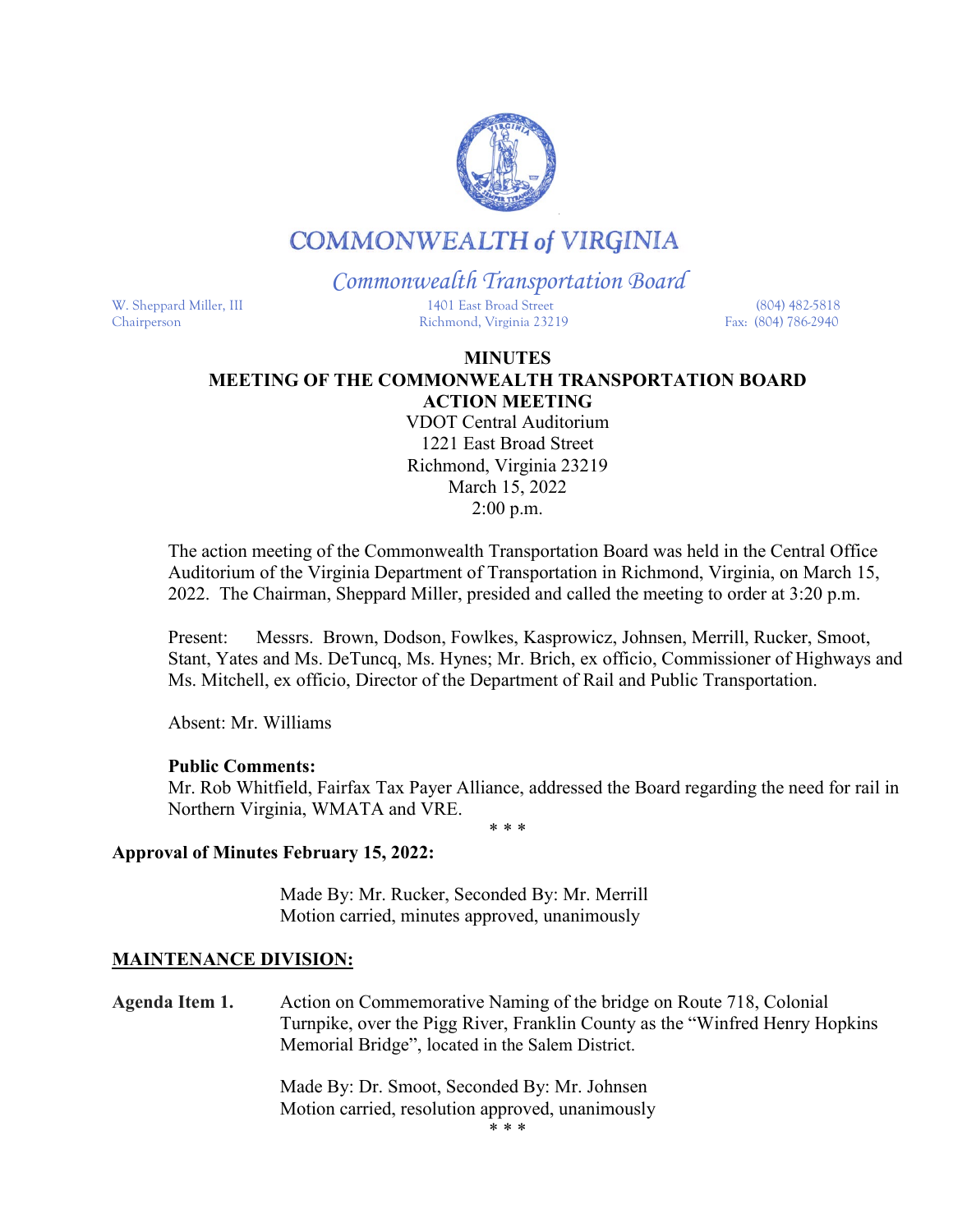| Minutes<br>March 15, 2022 | Meeting of the Commonwealth Transportation Board                                                                                                                                                |
|---------------------------|-------------------------------------------------------------------------------------------------------------------------------------------------------------------------------------------------|
| Page 2                    |                                                                                                                                                                                                 |
| Agenda Item 2.            | Action on Renaming Portion of State Route 7, Harry Byrd Highway, to "Billy"<br>Pierce Memorial Pike" in the Town of Purcellville, Loudoun County, located in the<br>Northern Virginia District. |
|                           | Made By: Ms. Hynes, Seconded By: Mr. Rucker<br>Motion carried, resolution approved, unanimously<br>* * *                                                                                        |

## **INFRASTRUCTURE INVESTMENT DIVISION:**

| Action on FY22-27 Six-Year Improvement Program Transfers for<br>January 22. 2022 through February 18, 2022. |
|-------------------------------------------------------------------------------------------------------------|
| Made By: Mr. Rucker, Seconded By: Ms. Hynes<br>Motion carried, resolution approved, unanimously<br>* * *    |
| Action on Addition of Projects to the Six-Year Improvement Program for<br>Fiscal Years 2022-2027.           |
| Made By: Mr. Rucker, Seconded By: Mr. Johnsen<br>Motion carried, resolution approved, unanimously<br>* * *  |
|                                                                                                             |

# **VIRGINIA DEPARTMENT OF RAIL AND PUBLIC TRANSPORTATION:**

**Agenda Item 5.** Action on Wythe County Rail Industrial Access Project Located in the Bristol District.

> Made By: Mr. Fowlkes, Seconded By: Mr. Yates Motion carried, resolution approved, unanimously

\* \* \*

#### **SCHEDULING AND CONTRACT:**

Agenda Item 6. Bids.

Page 1 of the attached report with a date of January 28, 2022. Recommending award of Order Number 182. Located in the Bristol District.

Made By: Mr. Fowlkes, Seconded By: Mr. Rucker Motion carried bid approved, unanimously,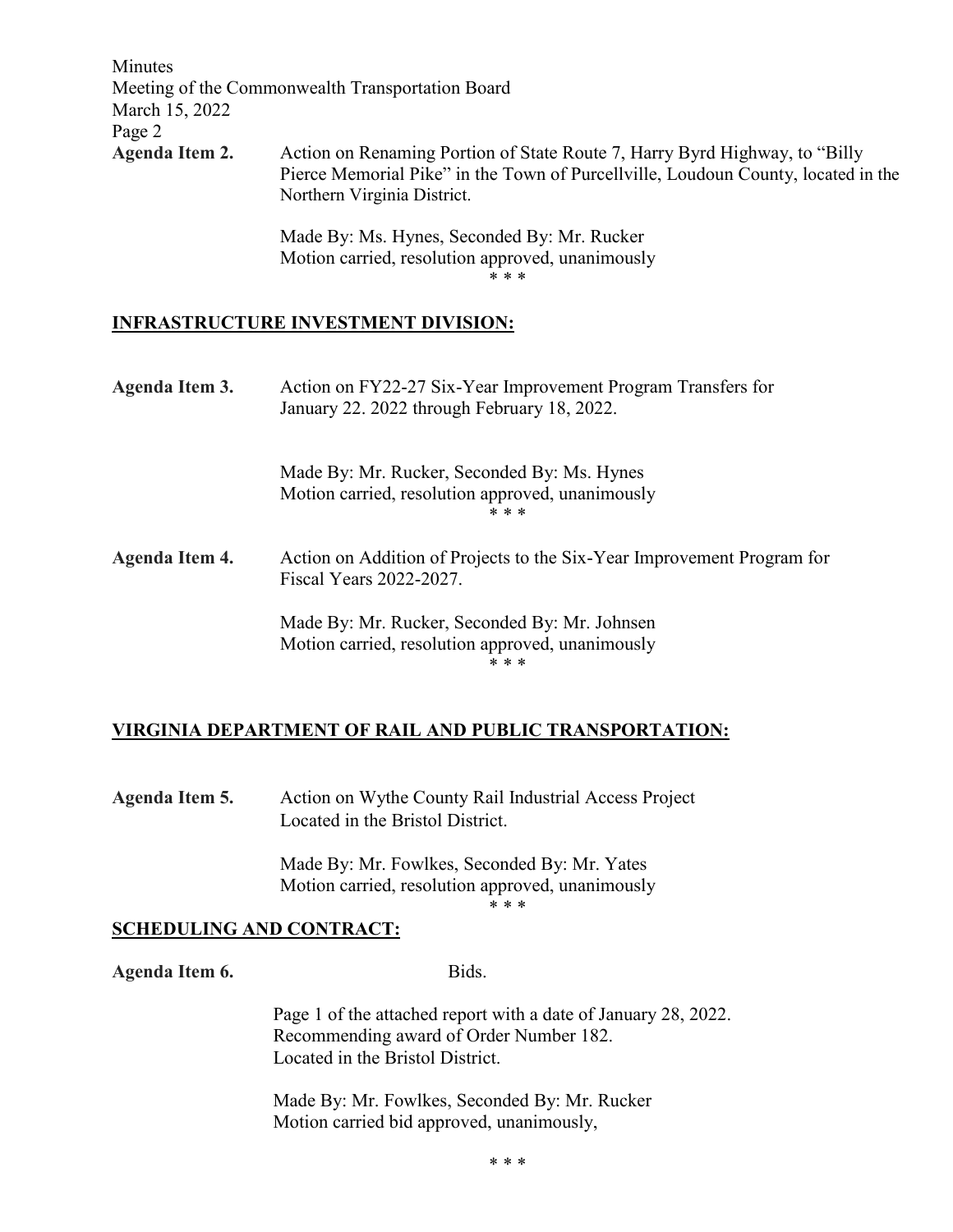Minutes Meeting of the Commonwealth Transportation Board March 15, 2022 Page 3

> Page 1 of the attached report with a date of January 28, 2022. Recommending award of Order Number 186. Located in the Bristol District.

Made By: Mr. Fowlkes, Seconded By: Mr. Johnsen Motion carried bid approved, unanimously,

\* \* \*

Page 1 of the attached report with a date of January 28, 2022. Recommending award of Order Number 357. Located in the Lynchburg District.

Made By: Mr. Dodson, Seconded By: Choose an item. Motion carried bid approved, unanimously,

\* \* \*

Page 2 of the attached report with a date of January 28, 2022. Recommending award of Order Number G21. Located in the Lynchburg District.

Made By: Mr. Dodson, Seconded By: Mr. Rucker Motion carried bid approved, unanimously.

\* \* \*

Page 2 of the attached report with a date of January 28, 2022. Recommending award of Order Number G56. Located in the Lynchburg District.

Made By: Mr. Dodson, Seconded By: Dr. Smoot Motion carried bid approved, unanimously.

\* \* \*

Page 3 of the attached report with a date of February 2, 2022. Recommending award of Order Number 207. Located in the Salem District.

Made By: Dr. Smoot, Seconded By: Mr. Dodson Motion carried bid approved, unanimously.

\* \* \*

Page 4 of the attached report with a date of January 28, 2022. Recommending award of Order Number 492. Located in the Richmond District.

Made By: Mr. Brown, Seconded By: Mr. Rucker Motion carried bid approved, unanimously.

\* \* \*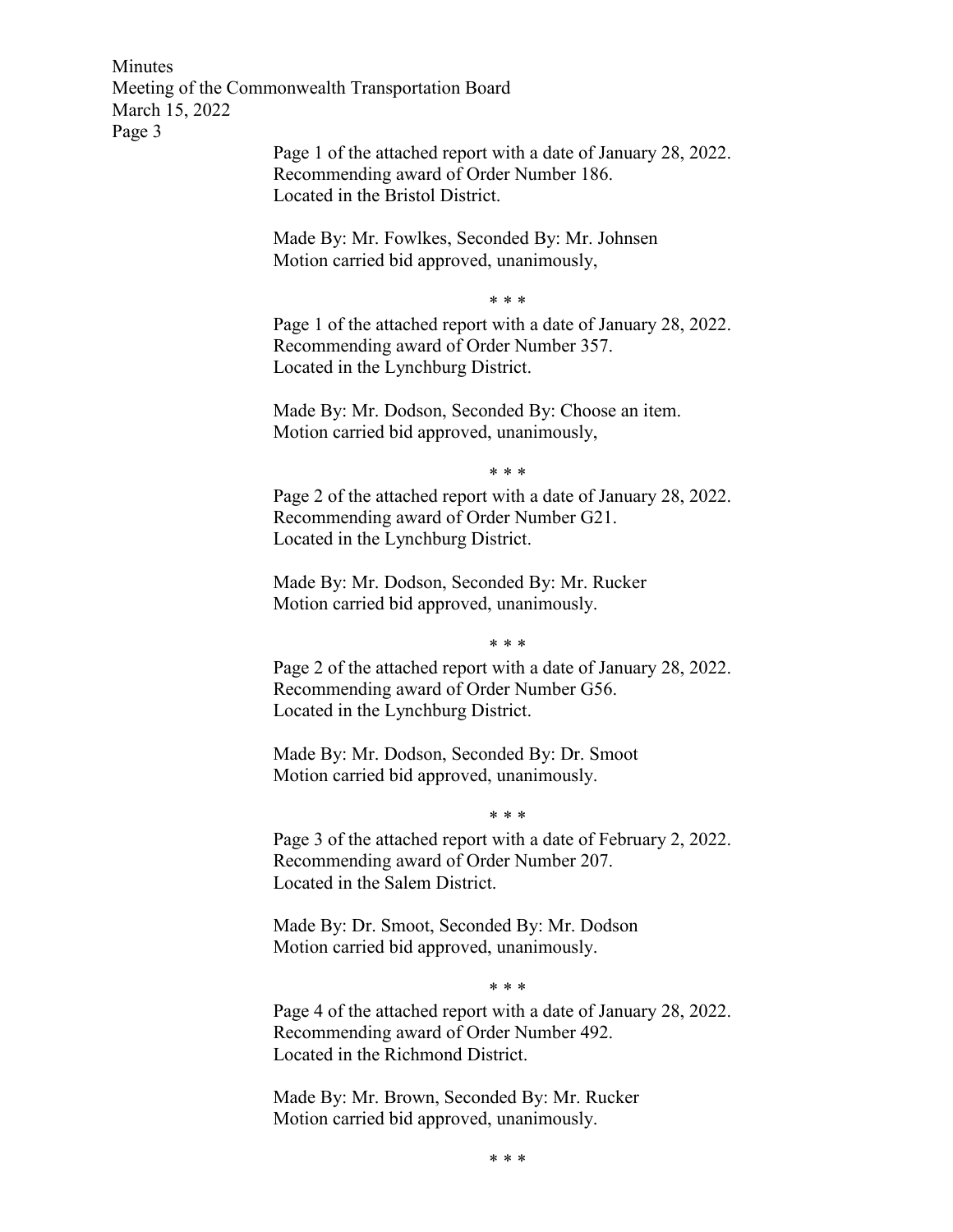Minutes Meeting of the Commonwealth Transportation Board March 15, 2022 Page 4

> Page 5 of the attached report with a date of February 17, 2022. Recommending award of Order Number G18. Located in the Richmond District.

Made By: Mr. Brown, Seconded By: Ms. Hynes Motion carried bid approved, unanimously.

\* \* \*

Page 6 of the attached report with a date of February 17, 2022. Recommending award of Order Number 220. Located in the Salem District.

Made By: Dr. Smoot, Seconded By: Mr. Merrill Motion carried bid approved, unanimously.

\* \* \*

Page 6 of the attached report with a date of February 17, 2022. Recommending award of Order Number 567. Located in the Hampton Roads District.

Made By: Mr. Stant, Seconded By: Mr. Rucker Motion carried bid approved, unanimously.

\* \* \*

Page 7 of the attached report with a date of February 17, 2022. Recommending award of Order Number 962. Located in the Northern Virginia District.

Made By: Ms. Hynes, Seconded By: Mr. Rucker Motion carried bid approved, unanimously.

\* \* \*

Page 7 of the attached report with a date of February 17, 2022. Recommending award of Order Number 972. Located in the Northern Virginia District.

Made By: Ms. Hynes, Seconded By: Mr. Merrill Motion carried bid approved, unanimously.

\* \* \*

Page 7 of the attached report with a date of February 17, 2022. Recommending award of Order Number 973. Located in the Northern Virginia District.

Made By: Ms. Hynes, Seconded By: Mr. Rucker Motion carried bid approved, unanimously.

\* \* \*